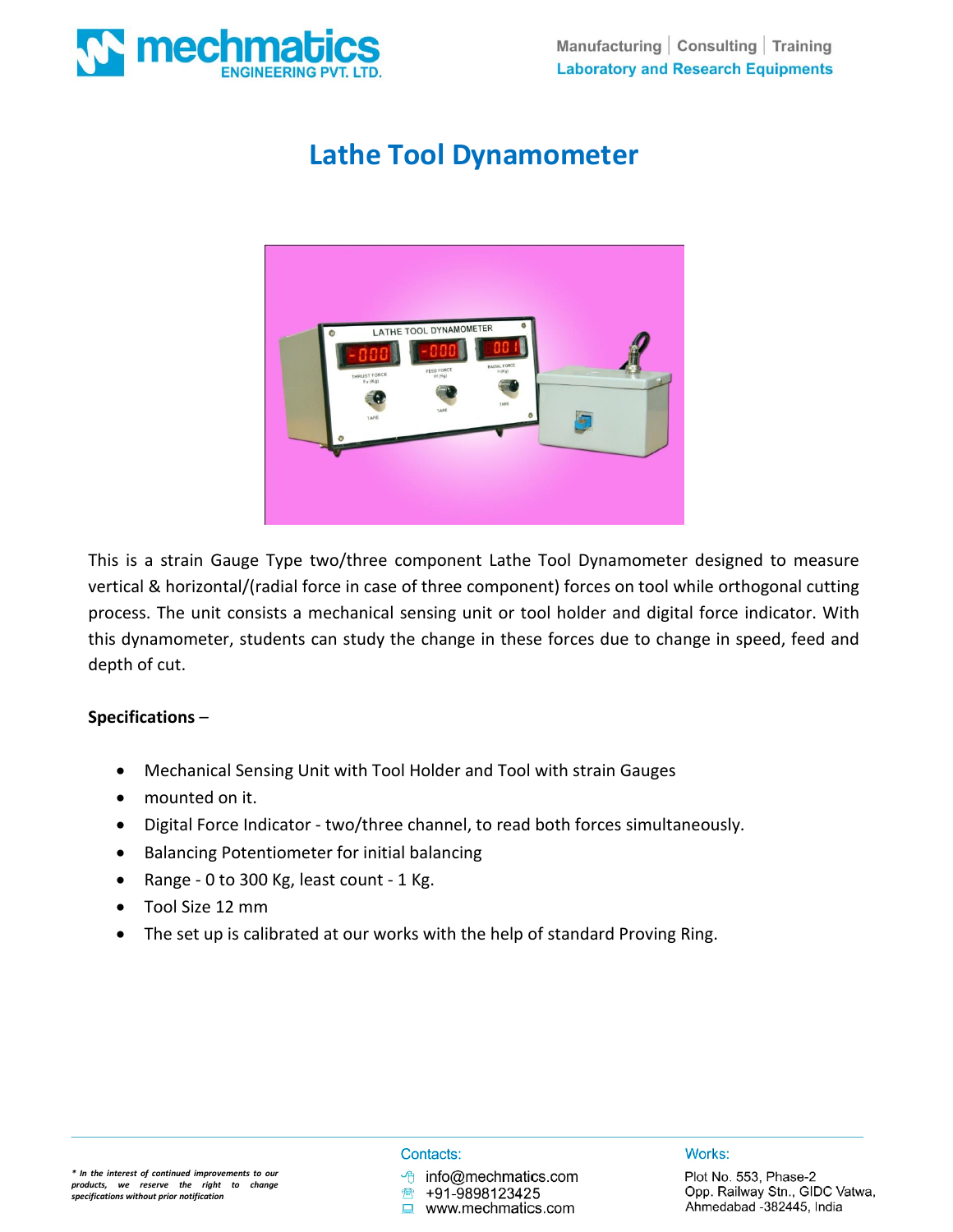

# Data Logging Unit for Tool Dynamometer

## General Specifications:

a. Digital Indicator cum Data Logging Unit will be provided. This will be comprising of following features.

- a. Digital Display : 16 X 2 LCD with Back lit.
- b. Range : 0 to 200 Kgf.
- c. Least Count : 1 Kgf.
- d. Input : Analog i.e. 0 to 200 mV.
- e. Output : RS 232 Output for PC Interface.
- f. Supply : 230V AC Stabilized / Regulated.
- g. Enclosure : Powder Coated.
- b. Windows compatible PC executable interface software will be provided. This will comprise of following features.
	- a. Graph Plotting Line Type.
	- b. Table Plotting Standard Tabular Format. (Load Channels Vs Time i.e. 2 Channel Or 3 Channel Vs Time)
	- c. Auto Storage of Test Data Files.
	- d. Menu Driven Functions.
	- e. User Friendly execution features.
	- f. Password type Security option.
	- g. Graph & Table Printing feature.
	- h. Please note that this Software will provide an Offline Display Interface Only. No Controlling at all.

#### Contacts:

需

 $\sqrt{\theta}$  info@mechmatics.com

+91-9898123425

www.mechmatics.com

Works: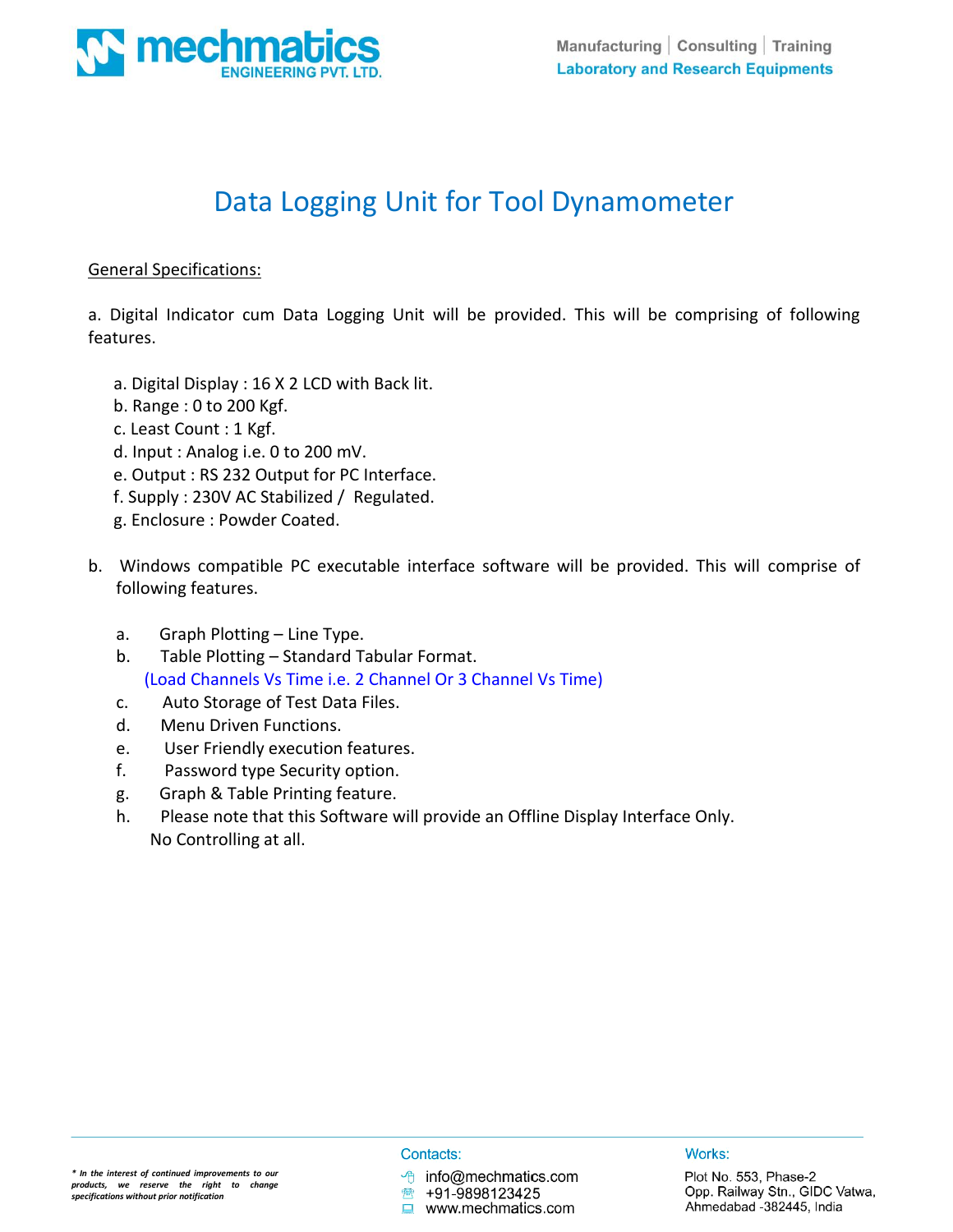

# **Milling Tool Dynamometer**



This is simple and easy to understand set up designed to study behavior of cutting forces during Milling Operation. This is based on octagonal ring method, which consist two pairs of octagonal rings with strain gauges mounted on it. These rings are sandwiched between two plates. A machine vice is mounted on top plate to hold job to be machined. A three channel digital force indicator is provided to measure three forces simultaneously.

## **Specifications –**

- Mechanical sensing unit with octagonal ring set and strain gauges.
- Digital force indicator 3 channel to measure three forces simultaneously.
- Range 0 to 500 Kg
- Resolution 1 Kg
- Balancing pots for initial zero setting.
- Machine vice to hold job.
- The set up is calibrated at our works with the help of standard Proving Ring.

### Contacts:

info@mechmatics.com

+91-9898123425 www.mechmatics.com Works: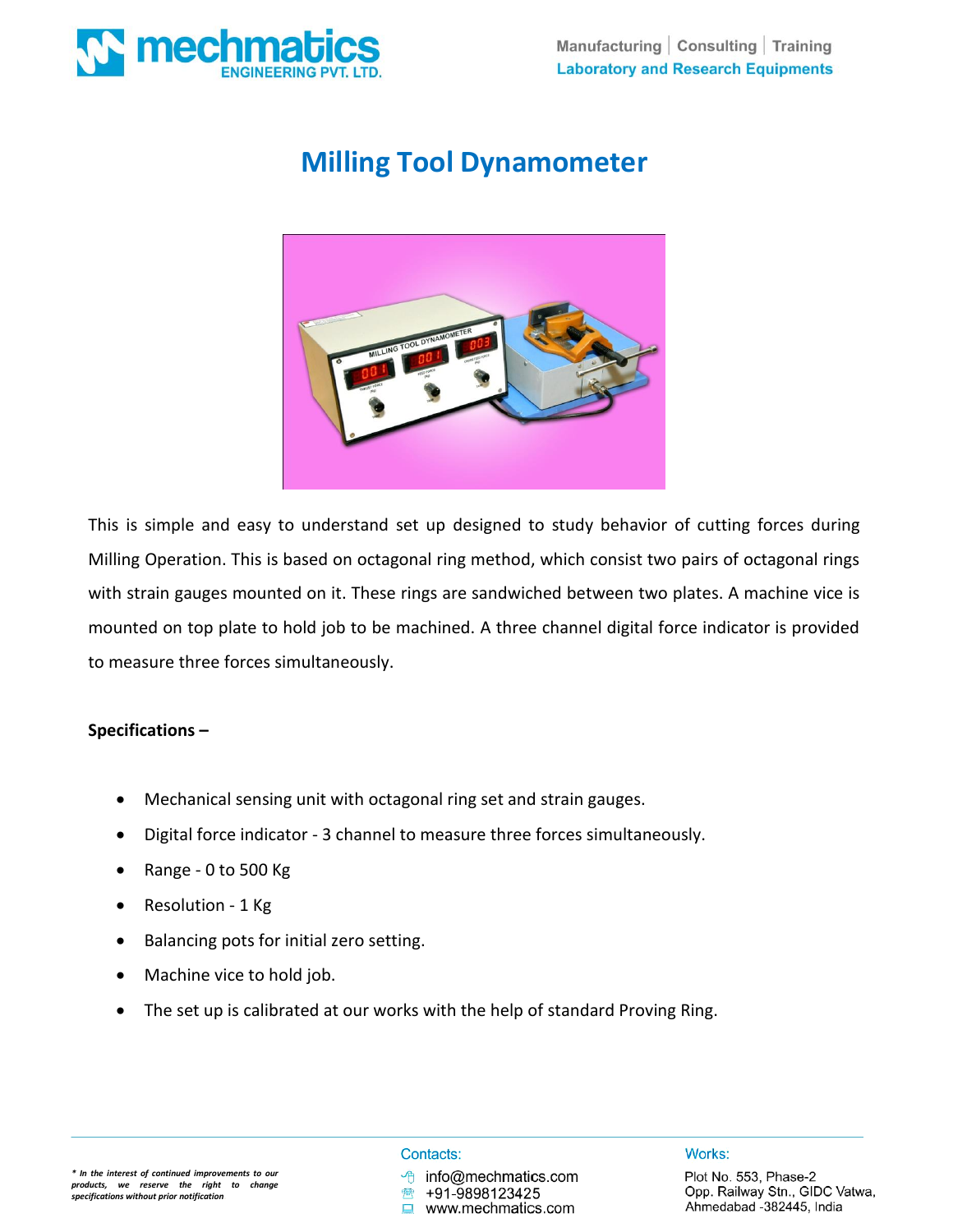

# **Grinding Tool Dynamometer**



This is a simple setup to measure forces resolve during grinding operation based on strain gauges. It consists a mechanical sensing unit with vice to mount job and digital force indicator.

## **Specifications –**

Mechanical sensing unit with strain gauges. Digital force indicator - 2 channel to measure three forces simultaneously. Range - 0 to 200 Kg Resolution - 1 Kg Balancing pots for initial zero setting. Machine vice to hold job.

The set up is calibrated at our works with the help of standard Proving Ring.

#### Contacts:

 $\Box$ 

+91-9898123425 www.mechmatics.com

info@mechmatics.com

Works: